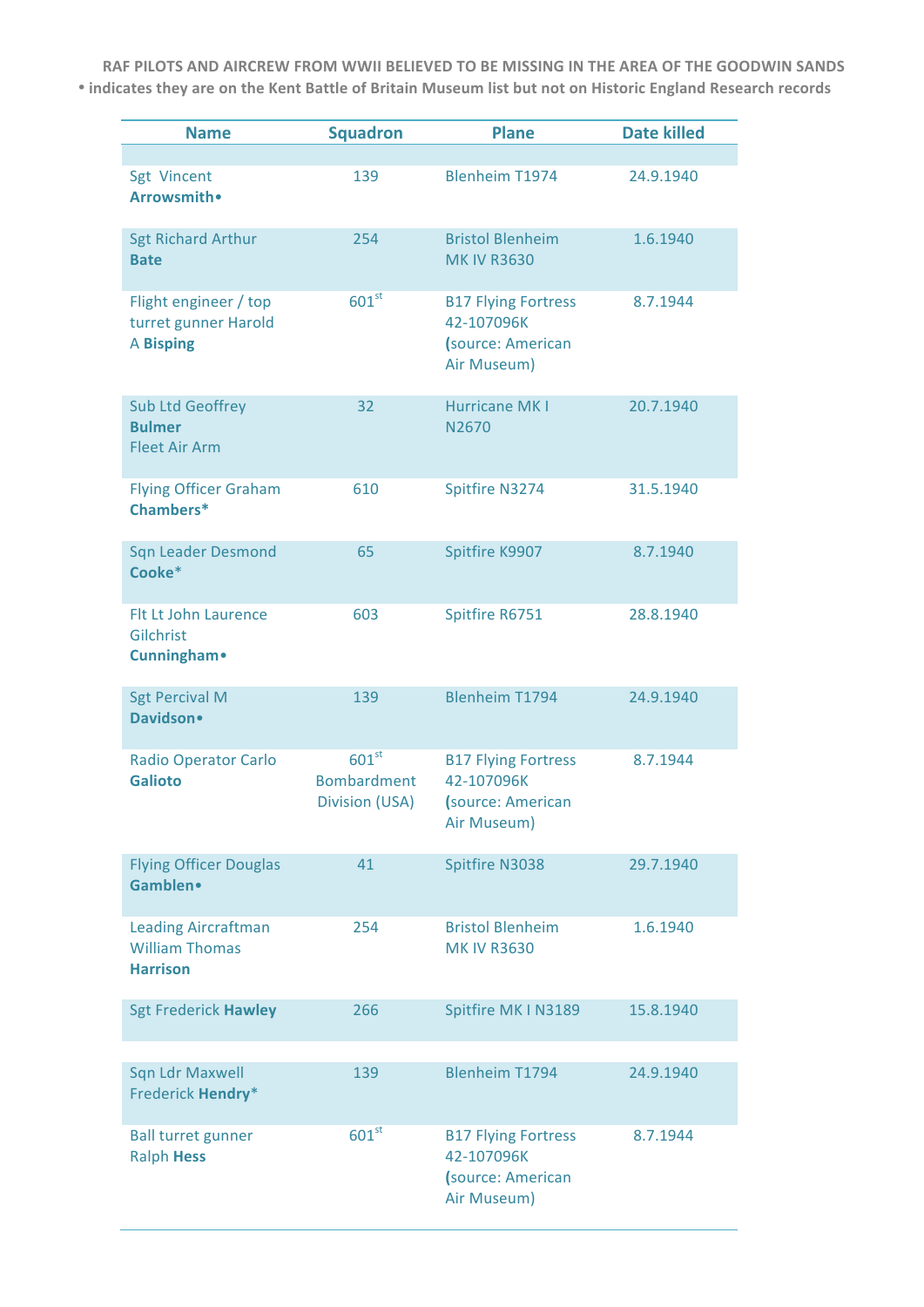| <b>Name</b>                                                             | <b>Squadron</b>      | <b>Plane</b>                                                                 | <b>Date killed</b> |
|-------------------------------------------------------------------------|----------------------|------------------------------------------------------------------------------|--------------------|
| <b>Acting Flt Lt Clifford</b><br><b>Dennis Hunt</b>                     | 174                  | <b>Hawker Hurricane</b><br><b>MK II BE423</b>                                | 24.9.1942          |
| <b>Flying Officer</b><br><b>Frederick King</b>                          | 264                  | <b>Boulton Paul</b><br>Defiant MK I N1535                                    | 24.8.1940          |
| Flt Lt Mark Tyzack<br>Kirkwood*                                         | 266/603              | <b>Spitfire MK IIA</b><br>P7285                                              | 8.11.1940          |
| <b>Bombardier Walter J</b><br><b>Kruse</b>                              | 601 <sup>st</sup>    | <b>B17 Flying Fortress</b><br>42-107096K<br>(source: American<br>Air Museum) | 8.7.1944           |
| <b>Sgt James Clements</b><br><b>Love RAFVR</b>                          | 254                  | <b>Bristol Blenheim</b><br><b>MK IV R3630</b>                                | 1.6.1940           |
| <b>Flying Officer</b><br>V Lukaszewicz •<br><b>Polish Air Force</b>     | 501                  | Hurricane P3803                                                              | 12.8.1940          |
| <b>Navigator Paul P</b><br><b>McCain</b>                                | $601^{st}$           | <b>B17 Flying Fortress</b><br>42-107096K<br>(source: American<br>Air Museum) | 8.7.1944           |
| W/O Sydney<br><b>Merryweather</b>                                       | 174                  | <b>Hawker Hurricane</b><br>MK IIB BP754                                      | 24.9.1942          |
| Waist gunner<br>George C<br>Papajohn                                    | 601 <sup>st</sup>    | <b>B17 Flying Fortress</b><br>42-107096K<br>(source: American<br>Air Museum) | 8.7.1944           |
| <b>Pilot Officer M</b><br><b>Rozwadowski</b><br><b>Polish Air Force</b> | 151                  | <b>Hurricane MKI</b><br>V7410                                                | 15.8.1940          |
| Co-pilot Raymond A<br><b>Thornton</b>                                   | 601 <sup>st</sup>    | <b>B17 Flying Fortress</b><br>42-107096K<br>(source: American<br>Air Museum) | 8.7.1944           |
| <b>Pilot Officer Pavel</b><br>Zenker •<br><b>Polish Air Force</b>       | 501                  | Hurricane P3141                                                              | 24.8.1940          |
| <b>POST WAR WWII</b>                                                    |                      |                                                                              |                    |
| George Cox                                                              | <b>Trinity House</b> | South Goodwin<br>light vessel                                                | 27.11.1954         |